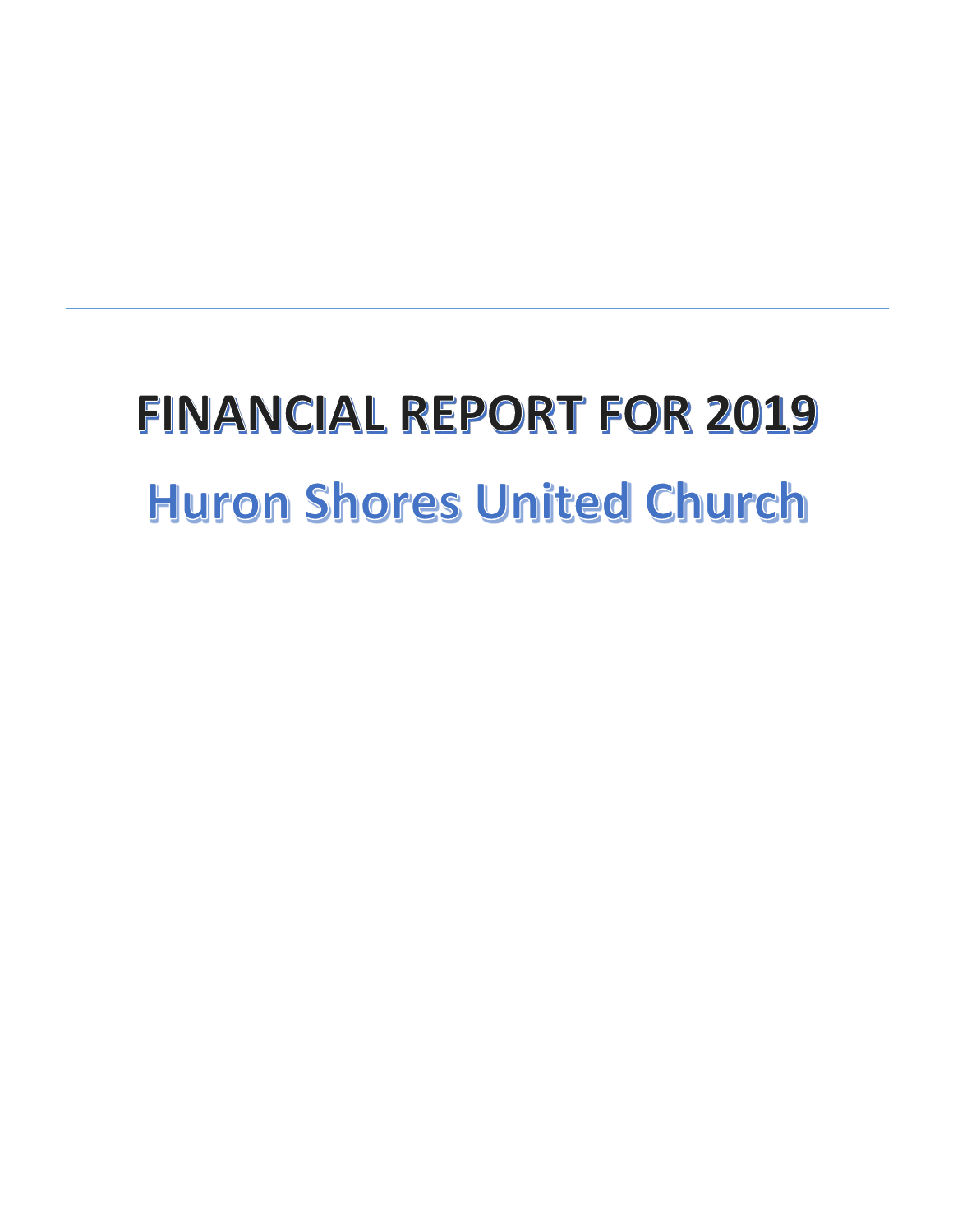Luke Nagel January 15, 2020

INDEPENTENT REVIEW REPORT

TO THE MEMBERS OF HURON SHOES UNITED CHURCH

*Management's Responsibility for the Financial Statements*

Management is responsible for the fair preparation of these financial statements in accordance with Canadian accounting standards for not-for-profit organizations, and for such internal control as management determines is necessary to enable the preparation of financial statements that are free from material misstatement, whether due to fraud or error.

## *Reviewer's Responsibility*

The reviewer in this process primarily followed the guidelines as set out in section G.4.4.4 "Procedures for an Independent Review," in the UCC "Financial Handbook or Congregations 2017." This primarily consists of making inquiries of the Finance Committee Chair and others within the organization as appropriate, and applying observations and analytical procedures to evaluate the information obtained.

The procedures performed in the review are substantially less in extent, and vary in nature from those performed in an audit conducted in accordance with Canadian generally accepted accounting practices. In addition, the reviewer is not a licensed practitioner. Accordingly, no audit opinion is expressed.

However, a detailed memorandum of the findings of the review has been given to the Finance Committee Chair should more detailed information be needed.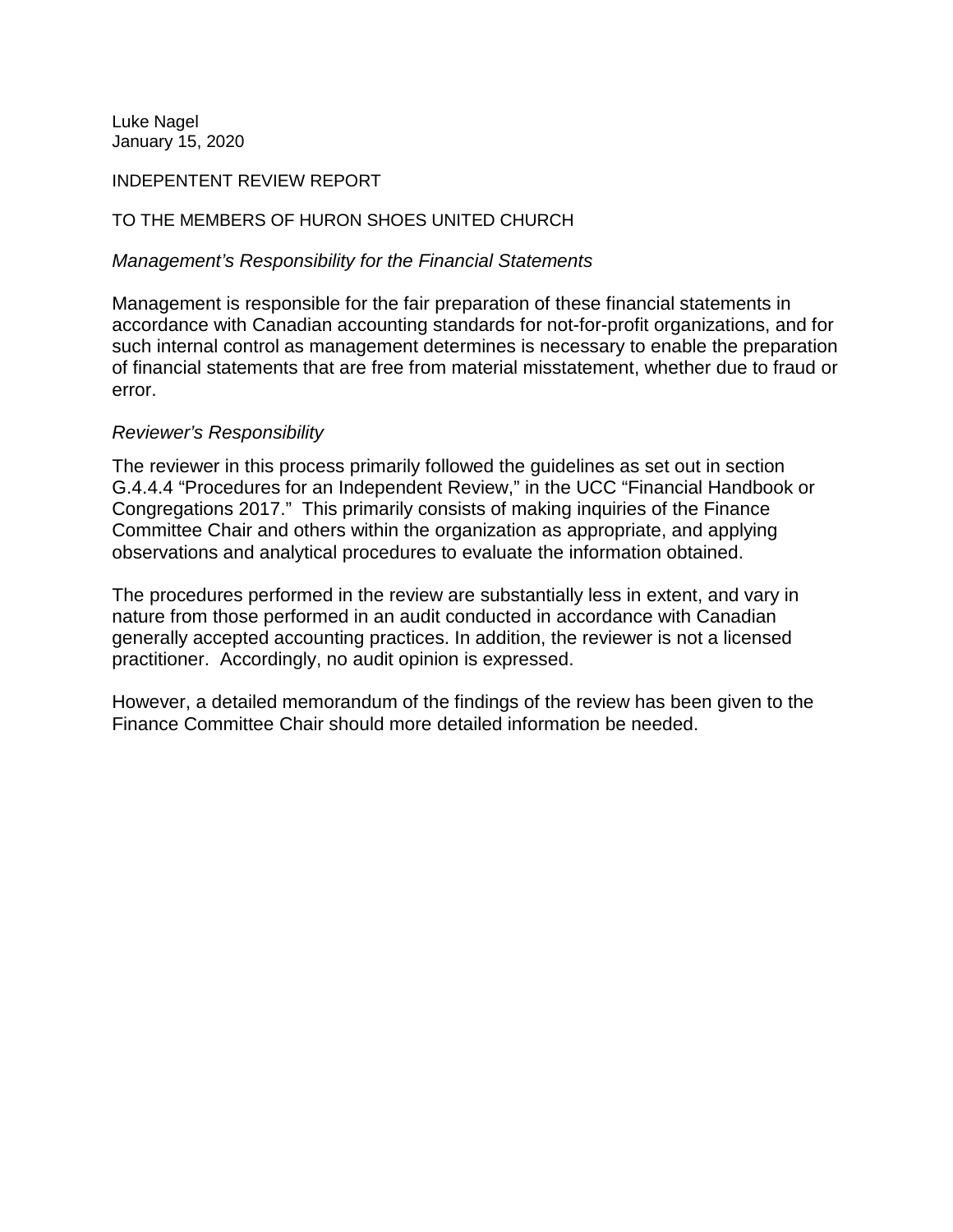## **HURON SHORES UNITED CHURCH FINANCIAL REPORT FOR 2019 AND BUDGET FOR 2020**

|                                            | 2019          | 2019          | 2020          |
|--------------------------------------------|---------------|---------------|---------------|
|                                            | <b>BUDGET</b> | <b>ACTUAL</b> | <b>BUDGET</b> |
| <b>OPERATIONS</b>                          |               |               |               |
| <b>RECEIPTS</b>                            |               |               |               |
| <b>LOCAL- ENVELOPES AND PAR</b>            | 137,000       | 126,405       | 132000        |
| LOOSE - NET OF M&S 5%                      | 4,000         | 4,798         | 4500          |
| <b>SPECIAL ENVELOPES</b>                   | 6,000         | 20,205        | 10000         |
| <b>CROCERY CARD INCOME</b>                 | 5,000         | 5,902         | 6000          |
| <b>GRANTS</b><br><b>Community Wellness</b> | 15,000        | 7,122         | 21000         |
| <b>FUNDRAISING EVENTS</b>                  | 23,500        | 19,472        | 17500         |
| <b>GRAND BEND PLACE</b>                    |               |               | 15000         |
| <b>USAGE FEES &amp; MISC</b>               | 2,000         | 6,954         | 2,000         |
| <b>TOTAL</b>                               | 192,500       | 190,858       | 208000        |
| COST RECOVERY FROM CAPITAL FUNDS           | 39,160        | 38,827        | 38500         |
| <b>TOTAL RECEIPTS</b>                      | 231,660       | 229,685       | 246500        |
| <b>EXPENDITURES</b>                        |               |               |               |
| PERSONNEL                                  | 122,075       | 122,468       | 127,080       |
| <b>COMMUNITY WELLNESS COORDINATOR</b>      | 12,000        | 6,000         | 18,000        |
| TRAVEL/EDUCATION                           | 4,700         | 5,118         | 4,700         |
| <b>OFFICE</b>                              | 11,900        | 9,715         | 12,200        |
| <b>ASSESSMENTS &amp; TRAVEL</b>            | 7,725         | 7,791         | 7,900         |
| <b>TEAMS</b>                               |               |               |               |
| <b>FUNDRAISING</b>                         | 10,000        | 6,770         | 2,310         |
| <b>WORSHIP</b>                             | 3,100         | 2,193         | 4,400         |
| <b>CHRISTIAN ED</b>                        | 2,000         | 855           | 2,100         |
| <b>CONGREGATIONAL CARE</b>                 | 450           | 269           | 450           |
| <b>RIGHT RELATIONS</b>                     | 650           | 583           | 300           |
| <b>PRAYER SHAWLS</b>                       | 150           | 68            | 150           |
| AFFIRMING                                  | 300           | 281           | 300           |
| <b>ACCESSIBILITY</b>                       | 250           |               | 250           |
| BLDG - UTILITIES/INS/R&M                   | 17,200        | 26,659        | 27,860        |
| <b>TOTAL EXPENDTIURES</b>                  | 192,500       | 188,770       | 208,000       |
| <b>EXCESS INCOME -OPERATING</b>            | 39,160        | 40,915        | 38,500        |
| <b>DEBT EXPENDITURES</b>                   |               |               |               |
| <b>DEBENTURE PAYMENTS</b>                  | 19,000        | 18,667        | 18,340        |
| <b>MORTGAGE PAYMENTS</b>                   | 20,160        | 20,160        | 20,160        |
|                                            | 39,160        | 38,827        | 38,500        |
| <b>TOTAL OPERATIONS</b>                    |               | 2,088         |               |
|                                            |               |               |               |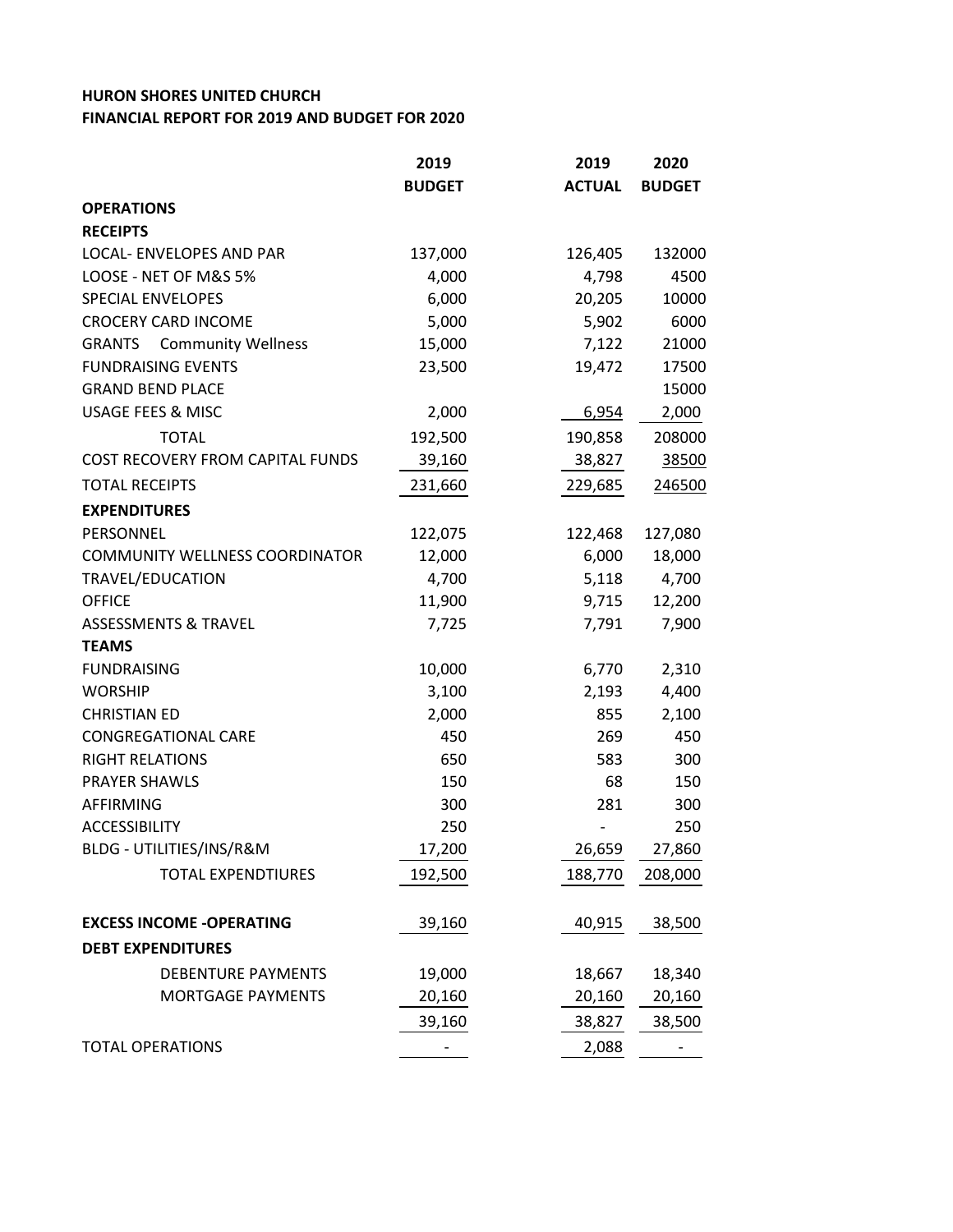|                       |                                                              | 2019          | 2019          | 2020                     |
|-----------------------|--------------------------------------------------------------|---------------|---------------|--------------------------|
|                       |                                                              | <b>BUDGET</b> | <b>ACTUAL</b> | <b>BUDGET</b>            |
|                       | <b>BUILDING &amp; DEBT RETIREMENT/ FUNDRAISING AND COSTS</b> |               |               |                          |
| <b>RECEIPTS</b>       | DONATIONS / PLEDGES (ONE TIME AND ONGOING)                   | 59,000        | 97,605        | 51,000                   |
|                       | <b>GRANTS</b>                                                | 12,000        | 25,450        | 4,000                    |
|                       | <b>HST REBATE</b>                                            | 14,660        | 15,201        | 2,990                    |
| <b>TOTAL RECEIPTS</b> |                                                              | 85,660        | 138,256       | 57,990                   |
| <b>COSTS</b>          | <b>BUILDING COMPLETION</b>                                   | 10,000        | 33,322        | 2,450                    |
|                       | <b>KITCHEN</b>                                               | 20,000        | 49,321        | 4,540                    |
|                       | <b>PARKING PLANTER</b>                                       | 4,000         | 4,671         | $\overline{\phantom{a}}$ |
|                       | <b>COST RECOVERY TO OPERATING</b>                            | 39,160        | 38,827        | 38,500                   |
|                       | DEBENTURE PRINCIPAL ACCRUAL                                  | 12,500        | 12,115        | 12,500                   |
| <b>TOTAL COSTS</b>    |                                                              | 85,660        | 138,256       | 57,990                   |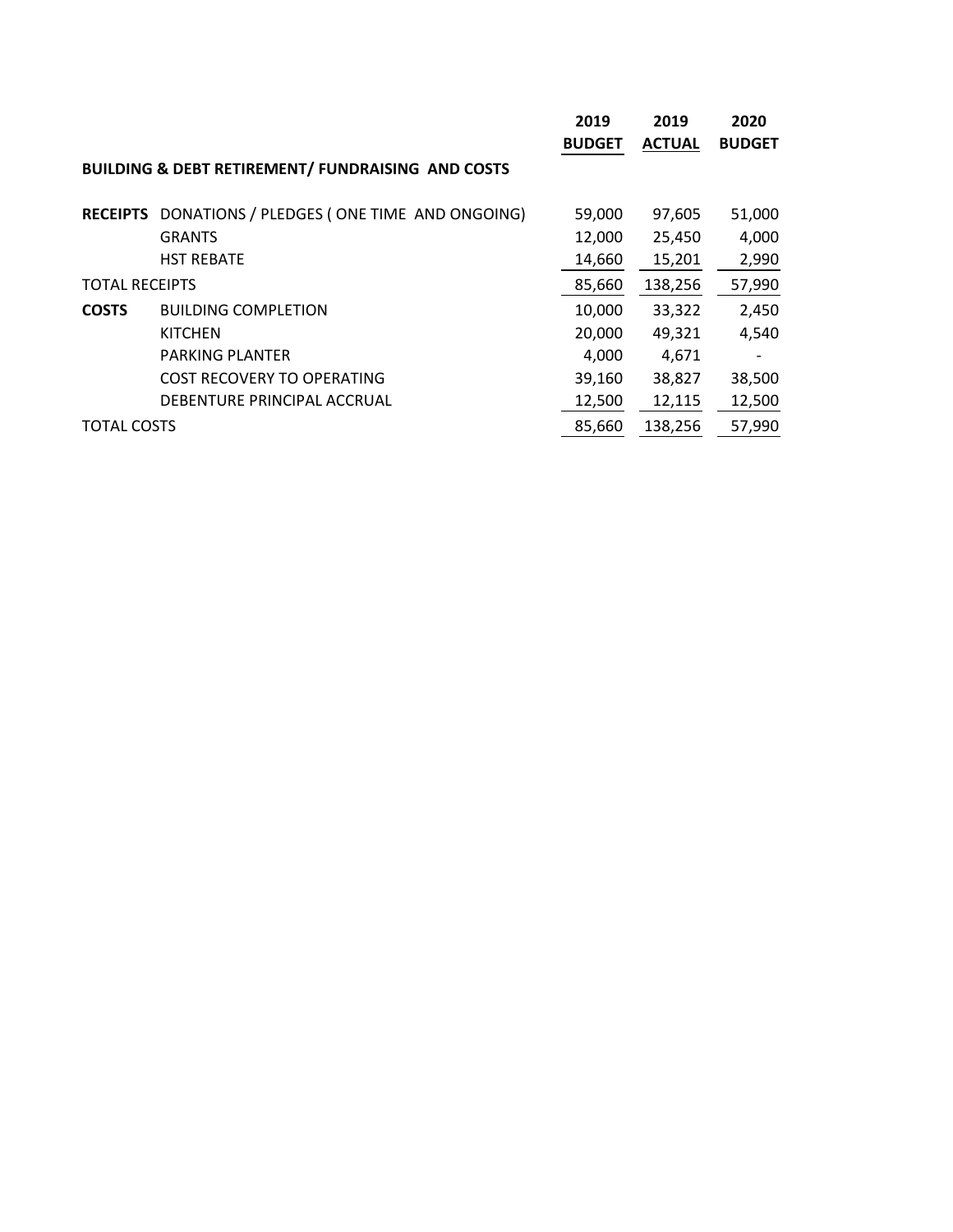## **HURON SHORES UNITED CHURCH BALANCE SHEET DECEMBER 31, 2019 WITH COMPARATIVE AMOUNTS AT DECEMBER 31,2018**

|                             |                                  |                     |                                               |        | 2019   | 2018   |
|-----------------------------|----------------------------------|---------------------|-----------------------------------------------|--------|--------|--------|
| <b>ASSETS</b>               |                                  |                     |                                               |        |        |        |
|                             | <b>BANK</b>                      |                     |                                               | 80129  | 85,452 |        |
|                             | PREPAIDS AND ACCOUNTS RECEIVABLE |                     |                                               |        | 17023  | 14,222 |
|                             | <b>TOTAL ASSETS</b>              |                     |                                               |        | 97152  | 99,674 |
|                             |                                  |                     | CURRENT LIABILITIES AND CONGREGATIONAL EQUITY |        |        |        |
|                             | ACCOUNTS PAYABLE AND ACCRUALS    |                     |                                               |        | 8,016  | 13,328 |
| <b>OWING TO OTHER FUNDS</b> |                                  |                     | 58,128                                        | 57,426 |        |        |
|                             |                                  |                     |                                               |        | 66,144 | 70,754 |
|                             | <b>EQUITY</b>                    | <b>BALANCE 2018</b> |                                               | 28,920 |        | 28,920 |
|                             |                                  | SURPLUS 2019        |                                               | 2,088  | 31,008 |        |
|                             |                                  |                     |                                               |        | 97,152 | 99,674 |
|                             |                                  |                     | <b>BALANCES OWING TO FUNDS</b>                |        |        |        |
|                             |                                  |                     | <b>BUILDING</b>                               |        |        | 15,870 |
|                             |                                  |                     | <b>KITCHEN</b>                                |        |        | 14,637 |
|                             |                                  |                     | <b>FOOD BANK</b>                              |        |        | 1,305  |
|                             |                                  |                     | <b>LOCAL OUTREACH</b>                         |        | 108    | 614    |
|                             |                                  |                     | <b>COMMUNITY WELLNESS</b>                     |        | 32,878 | 25,000 |
|                             |                                  |                     | DEBENTURE ACCRUAL                             |        | 24,615 |        |
|                             |                                  |                     | MUSIC ENHANCEMENT                             |        | 527    |        |
|                             |                                  |                     |                                               |        | 58,128 | 57,426 |